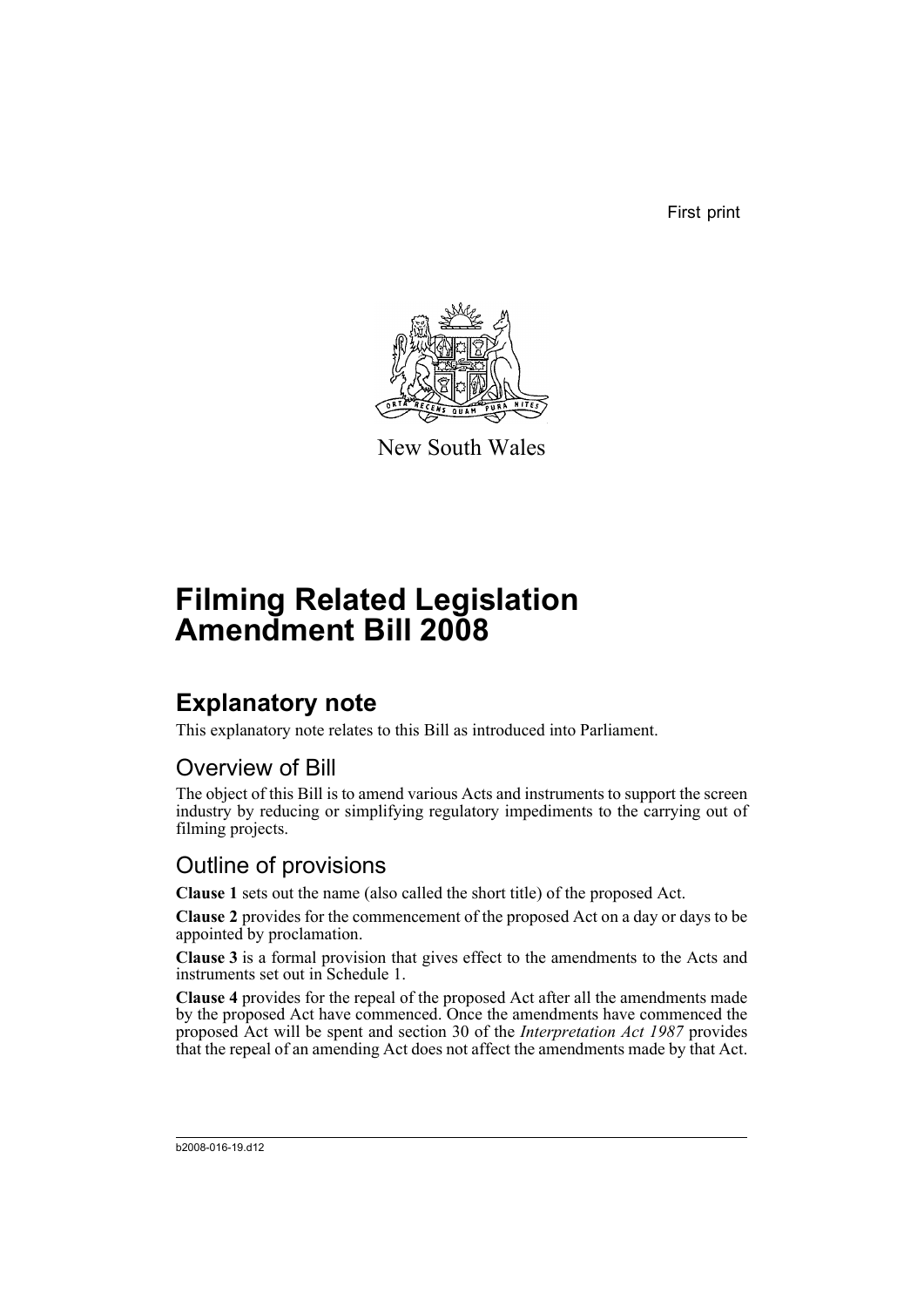Explanatory note

### **Schedule 1 Amendments**

**Schedule 1.1** amends the *Crown Lands Act 1989* as follows:

- (a) to enable subleases, licences and sublicences to be granted over Crown land that is the subject of a lease under that Act or the *Crown Lands (Continued Tenures) Act 1989*, and over Crown reserves, to enable the carrying out of filming projects despite any provision that would otherwise prevent the grant of the sublease, licence or sublicence (**Schedule 1.1 [2], [3], [4] and [5]**),
- (b) to enable a reserve trust to grant a lease or licence over the reserve for the purpose of enabling a filming project to be carried out whether or not the carrying out of the project is in accordance with any plan of management adopted for the reserve or is consistent with the declared purpose of the reserve (**Schedule 1.1 [6]**),
- (c) to make consequential amendments (**Schedule 1.1 [1] and [7]**).

**Schedule 1.2** amends the *Filming Approval Act 2004* as follows:

- (a) to create a presumption in favour of the relevant Minister granting approval to the carrying out of filming activities in a designated area under that Act that forms part of land that is reserved under Part 4 of the *National Parks and Wildlife Act 1974* (other than a wilderness area) unless the carrying out of filming activities on the land is expressly prohibited by a plan of management for the land (**Schedule 1.2 [2]**),
- (b) to ensure that applications for approvals are not refused where any concerns about giving the approvals could be adequately addressed by imposing conditions on the approvals (**Schedule 1.2 [4]**),
- (c) to make consequential amendments (**Schedule 1.2 [1] and [3]**).

**Schedule 1.3** amends the *Local Government Act 1993* as follows:

- (a) to require a council to grant an application for a lease, licence or other estate in respect of certain community land to allow a filming project to be carried out unless the plan of management for the land expressly prohibits use of the land for filming projects or there are exceptional circumstances warranting refusal of the application (**Schedule 1.3 [1]—proposed section 46 (5A)**),
- (b) to ensure that applications for approvals are not refused where any concerns about giving the approvals could be adequately addressed by imposing conditions on the approvals (**Schedule 1.3 [1]—proposed section 46 (5B)**),
- (c) to require a council to give notice of such a refusal as soon as practicable, and the reasons for it within 3 days, after the refusal (**Schedule 1.3 [1]—proposed section 46 (5C)**),
- (d) to enable regulations to be made capping the amount of security deposits, bonds, fees or charges payable in respect of applications for approvals necessary to carry out filming projects (*filming approvals*) and to require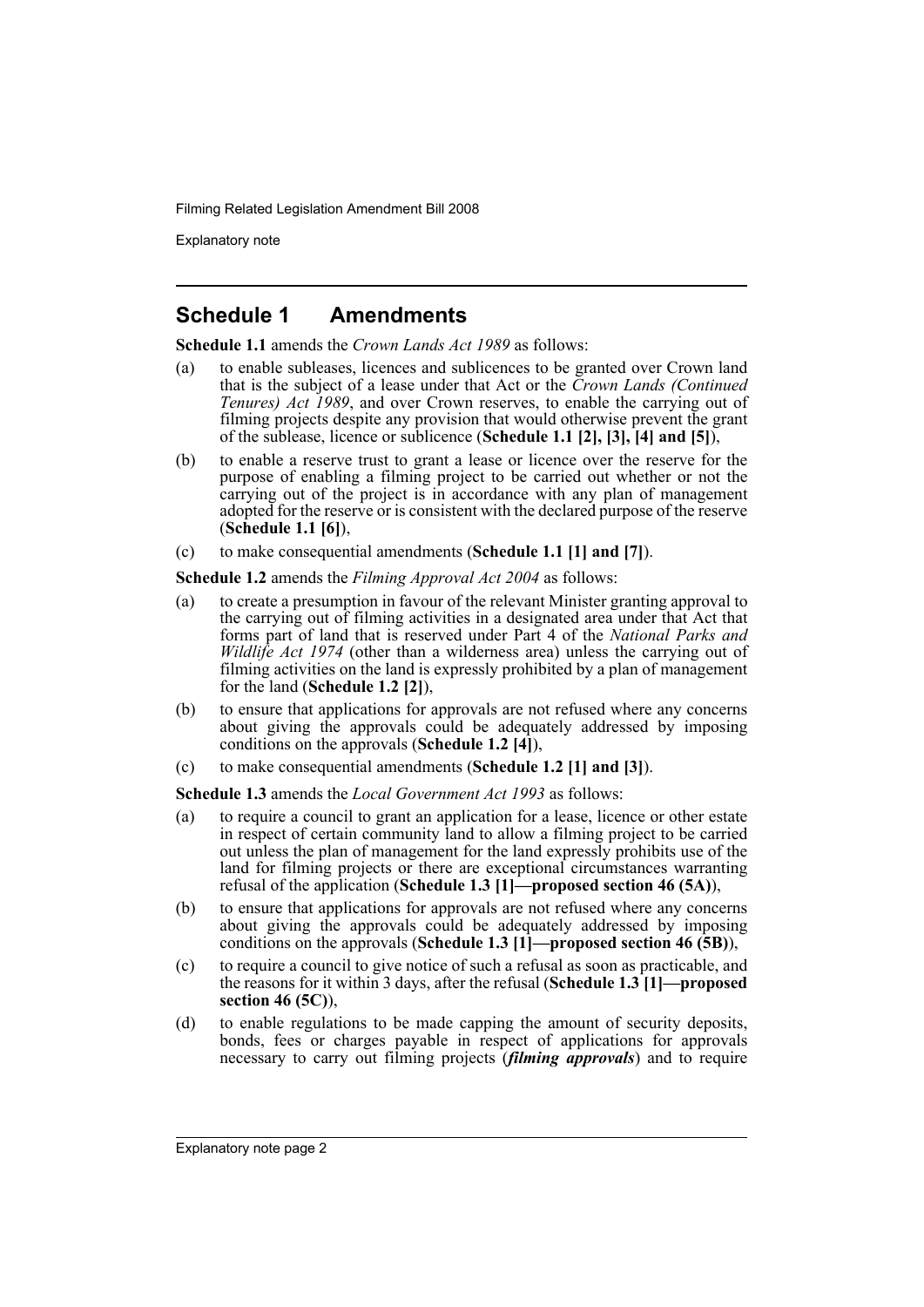Explanatory note

council's having discretions to determine the levels of such amounts to do so in accordance with applicable filming protocols (**Schedule 1.3 [2]**),

- (e) to require councils to comply with either a filming protocol issued by the Director-General or a comparable filming protocol adopted by the council and approved by the Director-General in determining applications for filming approvals (**Schedule 1.3 [4], [6] and [10]**),
- (f) to require councils to give notice of the reasons for refusing applications for filming approvals and of any review or appeal rights within 3 business days after the refusals (**Schedule 1.3 [5] and [8]**),
- (g) to create a presumption in favour of the grant of an application for a filming approval unless exceptional circumstances warrant refusal of the application or an Act requires refusal and to require councils to consider the imposition of conditions to address concerns they have about granting approvals (**Schedule 1.3 [9]**),
- (h) to make consequential amendments (**Schedule 1.3 [3], [7] and [11]–[14]**).

**Schedule 1.4 and 1.5** amend the *Standard Instrument (Local Environmental Plans) Order 2006* and the *State Environmental Planning Policy No 4–Development Without Consent and Miscellaneous Exempt and Complying Development*, respectively, to allow, as exempt development, the erection and use of temporary structures and the temporary alteration or addition to buildings or works for the sole purpose of filming subject to certain specified requirements concerning the period of use and accessibility to the public.

**Schedule 1.6** amends the *Western Lands Act 1901* as follows:

- (a) to enable the grant, with the consent of the Minister, of a sublease of land held under a lease for the purposes of enabling the carrying out of a filming project, despite any provision of the head lease or the Act relating to the purposes for which the land may be used (**Schedule 1.6—proposed section 18G (6A)**),
- (b) to enable the holder of a lease to grant a licence with the consent of the Minister and on such terms and conditions as the Minister determines to enable the carrying out of a filming project and to do so without the consent of the Minister in specified circumstances (**Schedule 1.6—proposed section 18G (6B)–(6E)**),
- (c) to enable consent to be given and licences to be granted by the Minister or a lessee to enable the carrying out of a filming project despite any provision to the contrary in a lease (**Schedule 1.6—proposed section 18G (6F)**).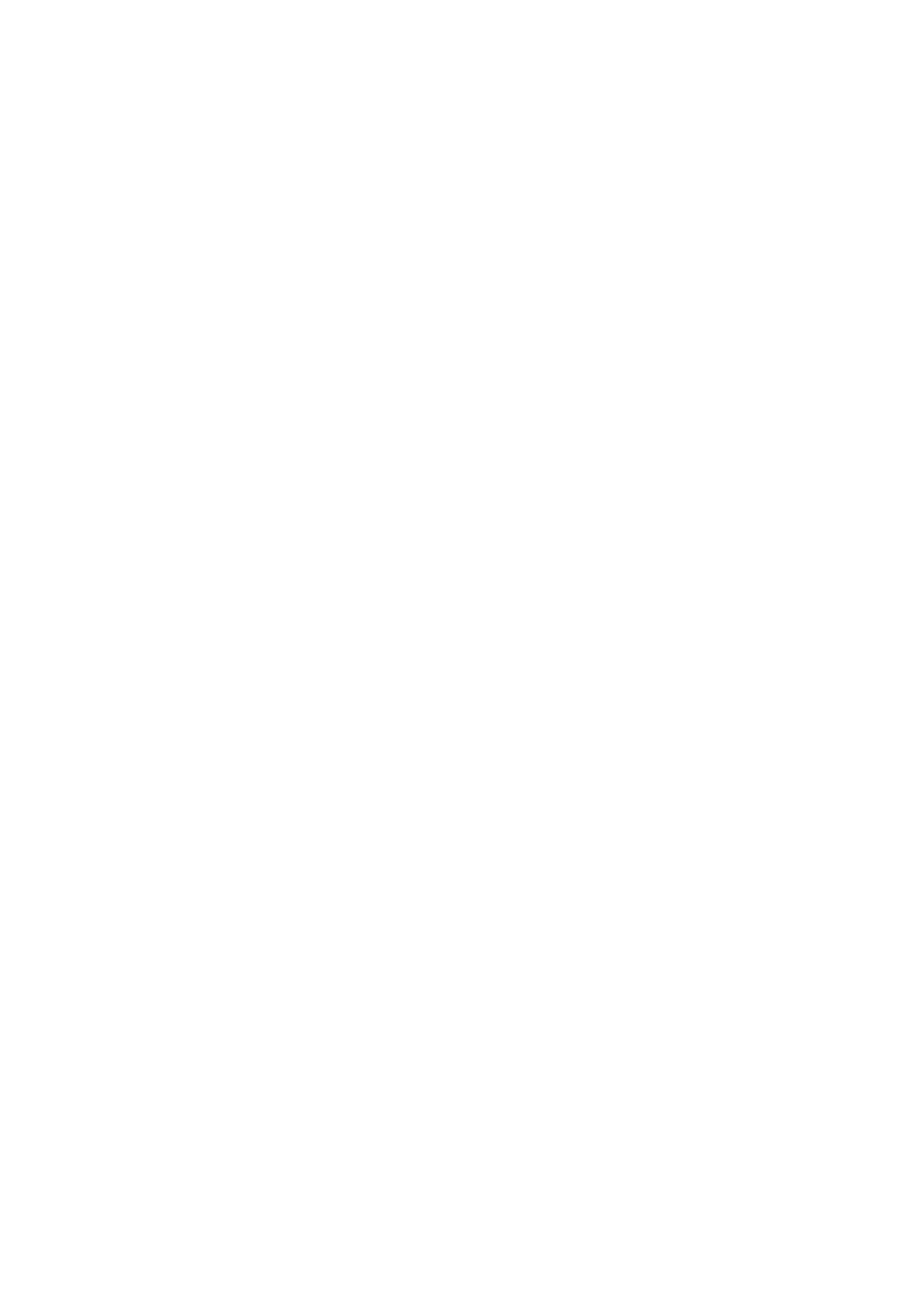First print



New South Wales

# **Filming Related Legislation Amendment Bill 2008**

## **Contents**

|                       | Page          |
|-----------------------|---------------|
| Name of Act<br>1      | 2             |
| 2 Commencement        | 2             |
| Amendments<br>3       | $\mathcal{P}$ |
| 4 Repeal of Act       | 2             |
| Schedule 1 Amendments | 3             |
|                       |               |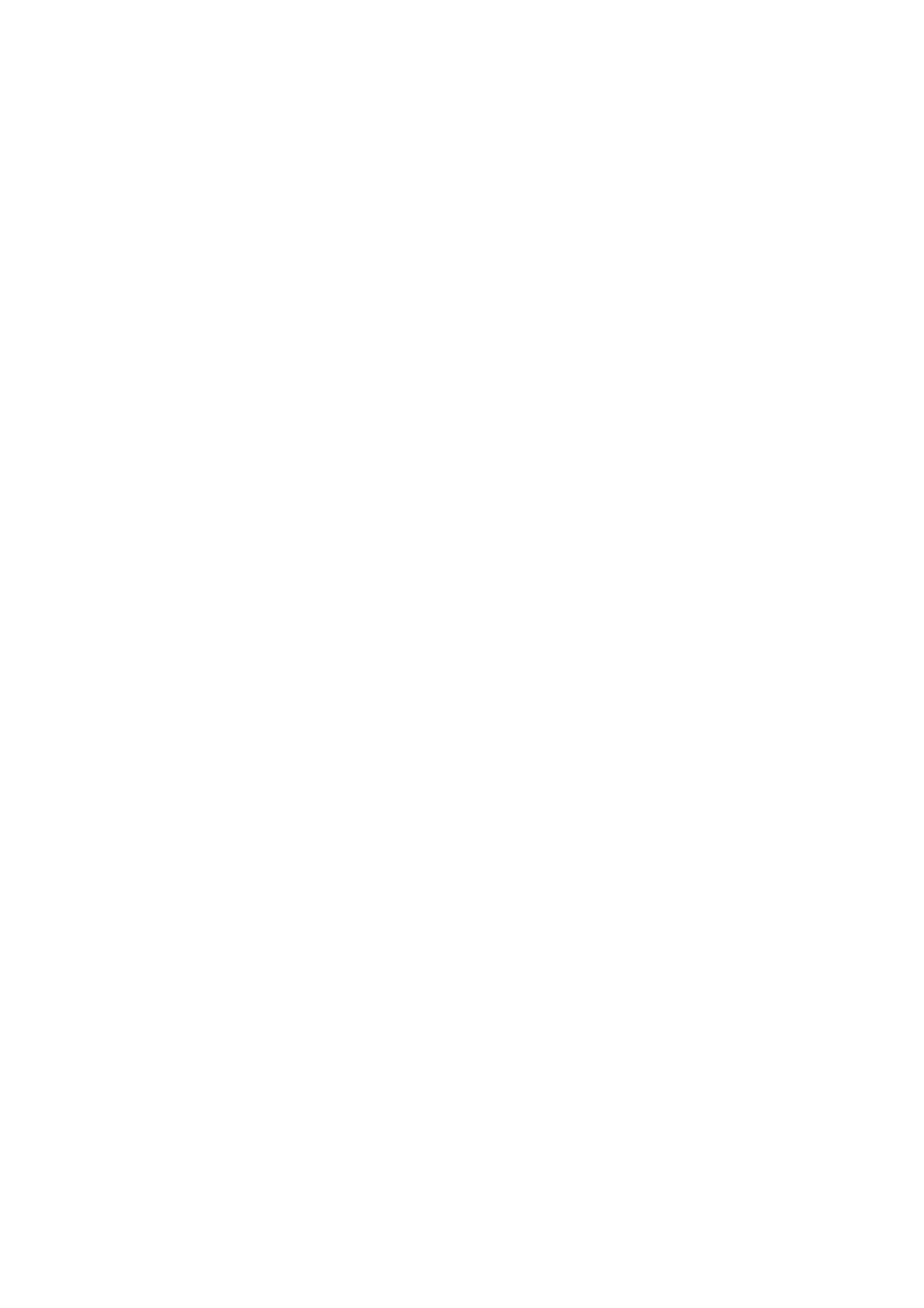

New South Wales

## **Filming Related Legislation Amendment Bill 2008**

No , 2008

### **A Bill for**

An Act to amend various Acts and instruments with respect to approvals for the purposes of filming projects; and for other purposes.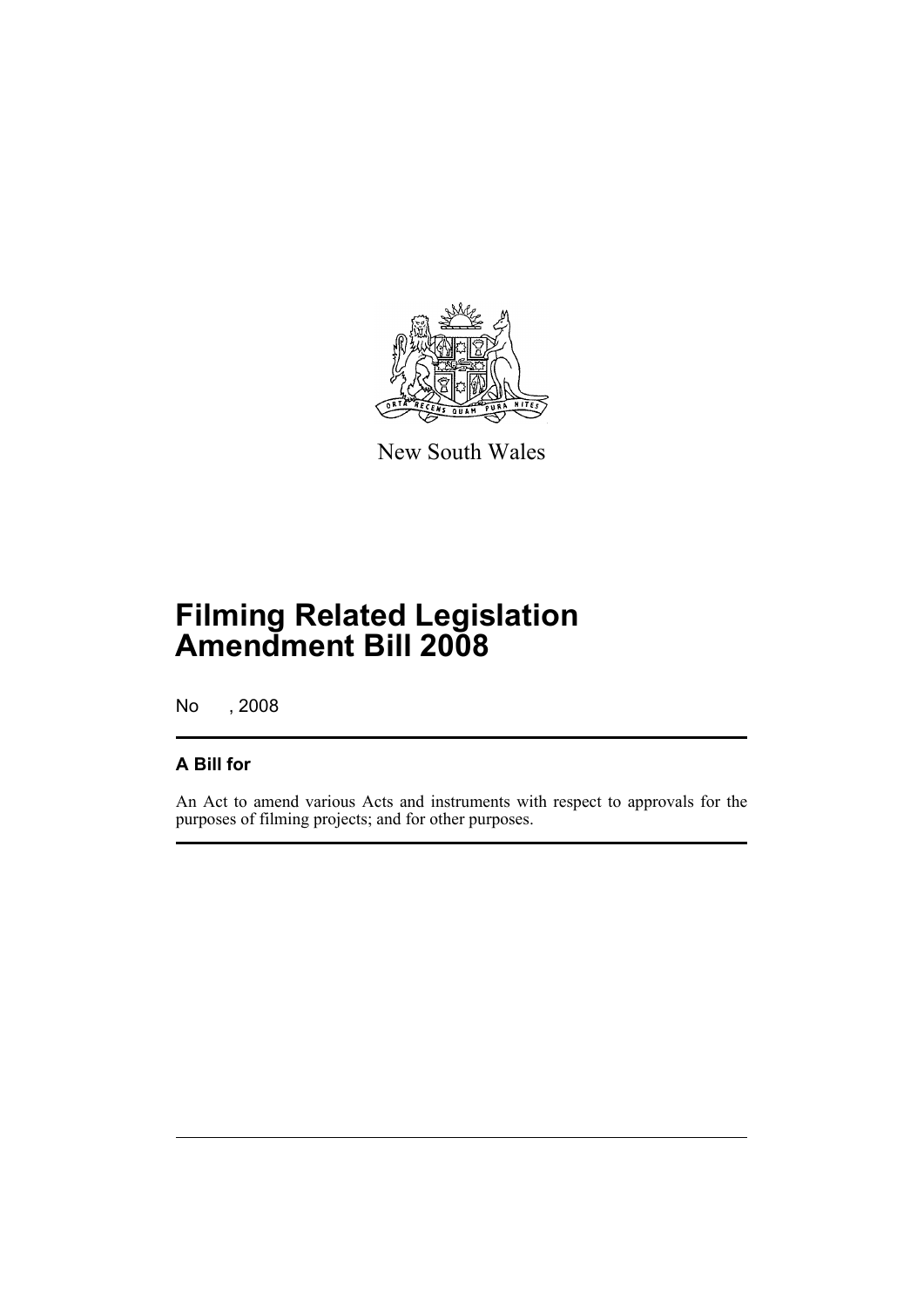<span id="page-7-3"></span><span id="page-7-2"></span><span id="page-7-1"></span><span id="page-7-0"></span>

|              |     | The Legislature of New South Wales enacts:                                                                                                                | 1                   |
|--------------|-----|-----------------------------------------------------------------------------------------------------------------------------------------------------------|---------------------|
| 1            |     | Name of Act                                                                                                                                               | $\overline{2}$      |
|              |     | This Act is the Filming Related Legislation Amendment Act 2008.                                                                                           | 3                   |
| $\mathbf{2}$ |     | <b>Commencement</b>                                                                                                                                       | $\overline{4}$      |
|              |     | This Act commences on a day or days to be appointed by proclamation.                                                                                      | 5                   |
| 3            |     | <b>Amendments</b>                                                                                                                                         | 6                   |
|              |     | The Acts and instruments specified in Schedule 1 are amended as set out<br>in that Schedule.                                                              | $\overline{7}$<br>8 |
| 4            |     | <b>Repeal of Act</b>                                                                                                                                      | 9                   |
|              | (1) | This Act is repealed on the day following the day on which all of the<br>provisions of this Act have commenced.                                           | 10<br>11            |
|              | (2) | The repeal of this Act does not, because of the operation of section 30<br>of the <i>Interpretation Act 1987</i> , affect any amendment made by this Act. | 12<br>13            |
|              |     |                                                                                                                                                           |                     |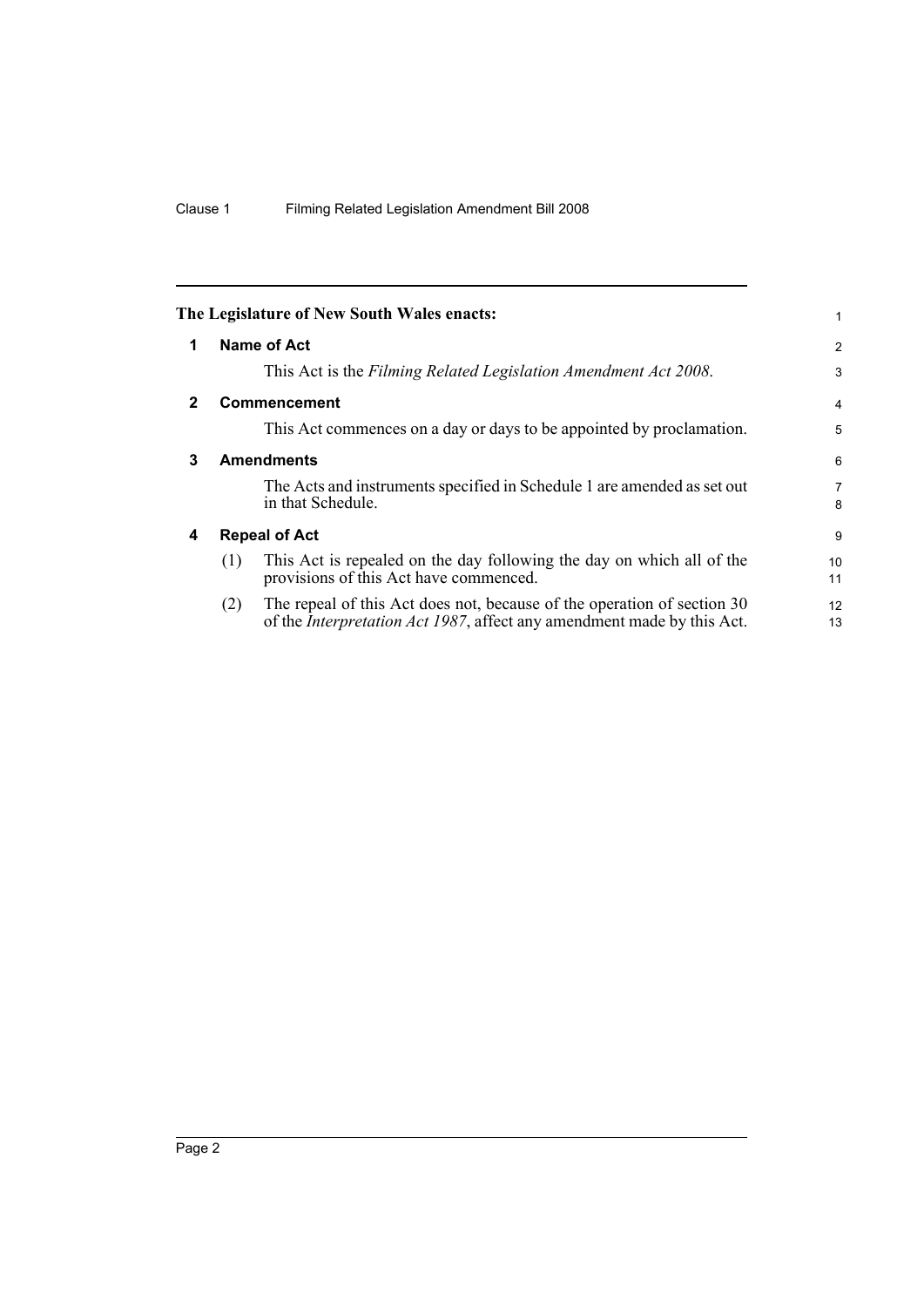<span id="page-8-0"></span>

|       | Schedule 1 |                     | Amendments                                                                                                                                                                                                                                                                                                                                       | 1                          |
|-------|------------|---------------------|--------------------------------------------------------------------------------------------------------------------------------------------------------------------------------------------------------------------------------------------------------------------------------------------------------------------------------------------------|----------------------------|
|       |            |                     | (Section 3)                                                                                                                                                                                                                                                                                                                                      | 2                          |
| 1.1   |            |                     | Crown Lands Act 1989 No 6                                                                                                                                                                                                                                                                                                                        | 3                          |
| [1]   |            |                     | <b>Section 3 Definitions</b>                                                                                                                                                                                                                                                                                                                     | 4                          |
|       |            |                     | Insert in alphabetical order in section $3(1)$ :<br><i>filming project</i> has the same meaning as in the <i>Local</i><br>Government Act 1993.                                                                                                                                                                                                   | 5<br>6<br>$\overline{7}$   |
| [2]   |            | <b>Section 44AA</b> |                                                                                                                                                                                                                                                                                                                                                  | 8                          |
|       |            |                     | Insert after section 44:                                                                                                                                                                                                                                                                                                                         | 9                          |
|       | 44 A A     |                     | <b>Subleases</b>                                                                                                                                                                                                                                                                                                                                 | 10                         |
|       |            | (1)                 | The holder of a lease (whether granted under this Act or the<br>Crown Lands (Continued Tenures) Act 1989) may grant a<br>sublease to enable the carrying out of a filming project, but only<br>with the consent of the Minister and on such terms and conditions<br>as the Minister determines.                                                  | 11<br>12<br>13<br>14<br>15 |
|       |            | (2)                 | Subsection (1) does not require the consent of the Minister if the<br>terms of the lease permit the grant of a sublease without the<br>Minister's consent and use of the land for the purpose of a filming<br>project is authorised by the lease or is generally consistent with<br>the purposes for which the land may be used under the lease. | 16<br>17<br>18<br>19<br>20 |
|       |            | (3)                 | Consent may be given to the grant of a sublease under<br>subsection (1) that will enable the carrying out of a filming<br>project, and the sublease may be granted, despite any provision<br>to the contrary in the lease.                                                                                                                       | 21<br>22<br>23<br>24       |
| $[3]$ |            |                     | <b>Section 45 Licences</b>                                                                                                                                                                                                                                                                                                                       | 25                         |
|       |            |                     | Insert after section $45(3)$ :                                                                                                                                                                                                                                                                                                                   | 26                         |
|       |            | (4)                 | Subject to section 49, the holder of a lease referred to in<br>subsection (3) may grant a licence over Crown land the subject of<br>the lease to enable the carrying out of a filming project, but only<br>with the consent of the Minister and on such terms and conditions<br>as the Minister determines.                                      | 27<br>28<br>29<br>30<br>31 |
|       |            | (5)                 | Subsection (4) does not require the consent of the Minister if the<br>terms of the lease permit the grant of a licence without the<br>Minister's consent and use of the land for the purpose of a filming<br>project is authorised by the lease or is generally consistent with<br>the purposes for which the land may be used under the lease.  | 32<br>33<br>34<br>35<br>36 |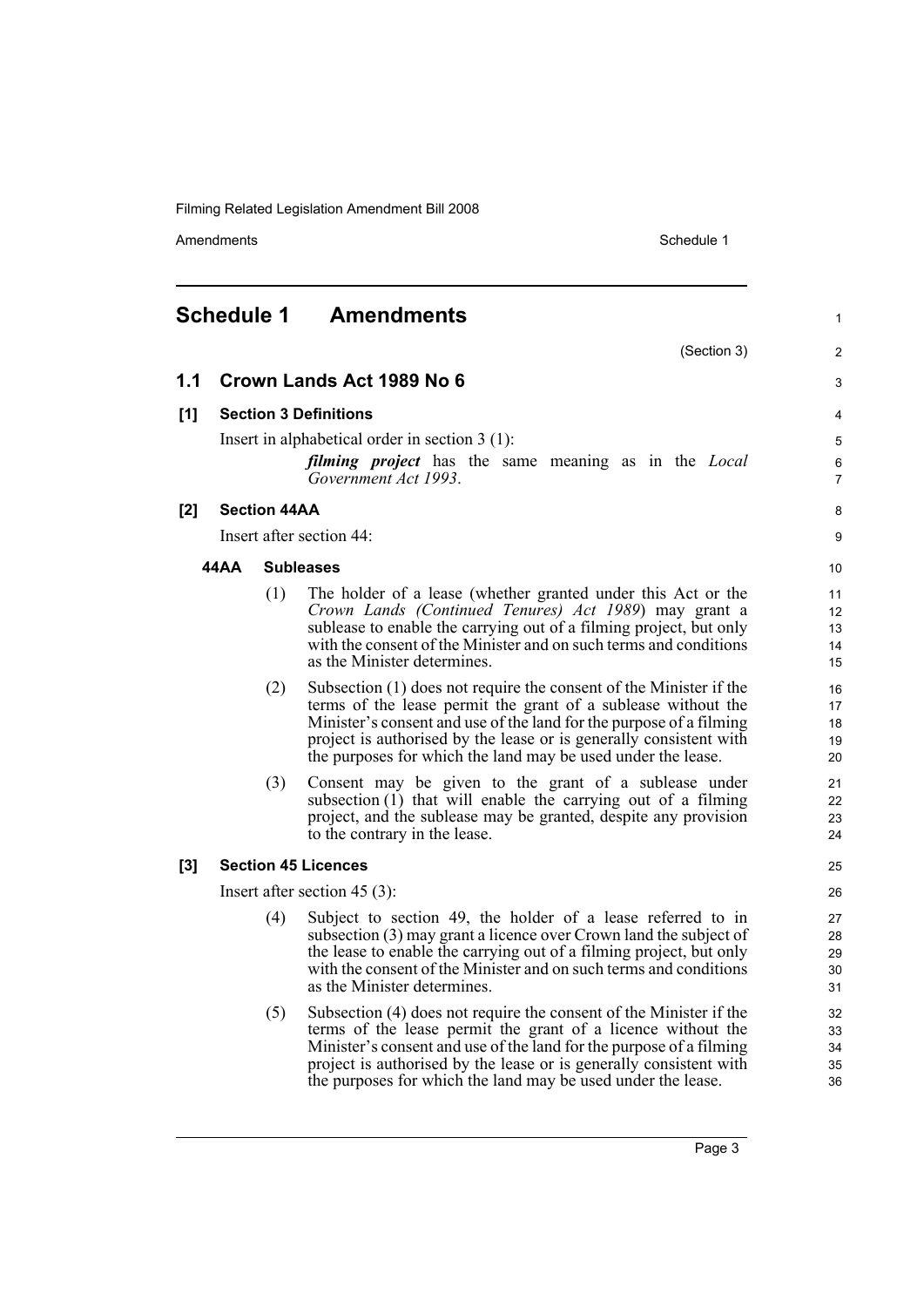Schedule 1 Amendments

|     | (6)          | Consent may be given to the grant of a licence under<br>subsection (4) that will enable the carrying out of a filming<br>project, and the licence may be granted, despite any provision to<br>the contrary in the lease.<br><b>Note.</b> This subsection also applies to licences in respect of Crown<br>reserves. See section 34A (6) (b).                       | $\mathbf{1}$<br>$\overline{c}$<br>3<br>4<br>5<br>6 |
|-----|--------------|-------------------------------------------------------------------------------------------------------------------------------------------------------------------------------------------------------------------------------------------------------------------------------------------------------------------------------------------------------------------|----------------------------------------------------|
| [4] |              | <b>Section 47 Revocation of licences</b>                                                                                                                                                                                                                                                                                                                          | 7                                                  |
|     |              | Insert "(other than a licence granted under section 45 (4) by the holder of a<br>lease)" after "A licence" in section 47 (1).                                                                                                                                                                                                                                     | 8<br>9                                             |
| [5] |              | <b>Section 48A Sublicences</b>                                                                                                                                                                                                                                                                                                                                    | 10                                                 |
|     |              | Insert after section $48A(3)$ :                                                                                                                                                                                                                                                                                                                                   | 11                                                 |
|     | (4)          | Subsection (1) does not prevent the grant, with the consent of the<br>Minister, of a sublicence that will enable the carrying out of a<br>filming project.                                                                                                                                                                                                        | 12<br>13<br>14                                     |
| [6] | with consent | Section 103 Sale, lease, easement, licence or mortgage in accordance                                                                                                                                                                                                                                                                                              | 15<br>16                                           |
|     |              | Insert after section $103(4)$ :                                                                                                                                                                                                                                                                                                                                   | 17                                                 |
|     | (5)          | Without limiting subsection $(1)$ , a reserve trust may grant a lease<br>or licence under this Division for the purposes of enabling a<br>filming project to be carried out, whether or not the project is in<br>accordance with any plan of management adopted for the reserve<br>under Division 6 or is consistent with the declared purpose of the<br>reserve. | 18<br>19<br>20<br>21<br>22<br>23                   |
| [7] |              | Section 114 Adoption of plan of management                                                                                                                                                                                                                                                                                                                        | 24                                                 |
|     |              | Insert after section $114(2)$ :                                                                                                                                                                                                                                                                                                                                   | 25                                                 |
|     |              | Note. This subsection does not prevent the grant of a lease or other<br>tenure or licence for the purposes of filming projects and certain other<br>purposes (see sections 34A and 103 (5)).                                                                                                                                                                      | 26<br>27<br>28                                     |
| 1.2 |              | Filming Approval Act 2004 No 38                                                                                                                                                                                                                                                                                                                                   | 29                                                 |
| [1] |              | Section 4 Filming approvals for designated areas                                                                                                                                                                                                                                                                                                                  | 30                                                 |
|     |              | Omit "management plan" from section 4 (3) (a) (iii).                                                                                                                                                                                                                                                                                                              | 31                                                 |
|     |              | Insert instead "plan of management".                                                                                                                                                                                                                                                                                                                              | 32                                                 |
|     |              |                                                                                                                                                                                                                                                                                                                                                                   |                                                    |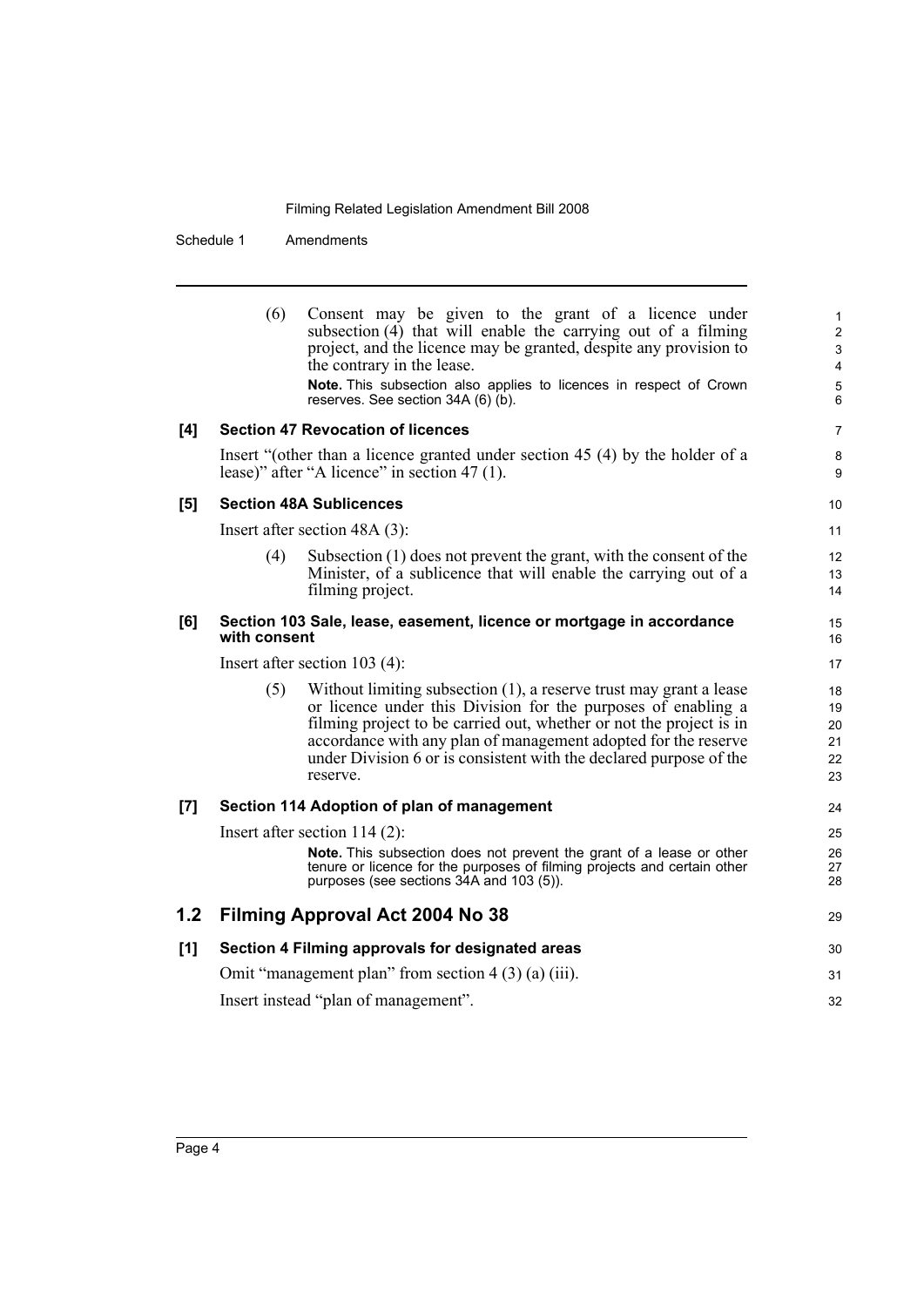| [2]   | Section 4 (3A)                |                                                                                                                                                                                                                                                                                                                                                                                                                                                 | 1                                |  |  |
|-------|-------------------------------|-------------------------------------------------------------------------------------------------------------------------------------------------------------------------------------------------------------------------------------------------------------------------------------------------------------------------------------------------------------------------------------------------------------------------------------------------|----------------------------------|--|--|
|       |                               | Insert after section $4(3)$ :                                                                                                                                                                                                                                                                                                                                                                                                                   | $\overline{\mathbf{c}}$          |  |  |
|       | (3A)                          | However, it is presumed that the Minister will grant a filming<br>approval to carry out a filming activity in a designated area that<br>forms part of land that is reserved under Part 4 of the National<br><i>Parks and Wildlife Act 1974</i> (other than a wilderness area within<br>the meaning of that Act) unless the carrying out of filming<br>activities on the land is expressly prohibited by any plan of<br>management for the land. | 3<br>4<br>5<br>6<br>7<br>8<br>9  |  |  |
| $[3]$ | Section 4 (7)                 |                                                                                                                                                                                                                                                                                                                                                                                                                                                 | 10                               |  |  |
|       | "designated area".            | Insert "(other than a designated area referred to in subsection $(3A)$ )" after                                                                                                                                                                                                                                                                                                                                                                 | 11<br>12                         |  |  |
| [4]   | Section 4 (7A)                |                                                                                                                                                                                                                                                                                                                                                                                                                                                 | 13                               |  |  |
|       | Insert after section $4(7)$ : |                                                                                                                                                                                                                                                                                                                                                                                                                                                 |                                  |  |  |
|       | (7A)                          | The Minister may not refuse to grant a filming approval to carry<br>out a filming activity in a designated area referred to in<br>subsection (3A) on the ground that the Minister is not satisfied as<br>to a matter referred to in subsection $(7)$ unless the Minister is of<br>the opinion that the matter cannot be adequately addressed by the<br>imposition of one or more conditions on the filming approval.                            | 15<br>16<br>17<br>18<br>19<br>20 |  |  |
| 1.3   |                               | <b>Local Government Act 1993 No 30</b>                                                                                                                                                                                                                                                                                                                                                                                                          | 21                               |  |  |
| [1]   | land-generally                | Section 46 Leases, licences and other estates in respect of community                                                                                                                                                                                                                                                                                                                                                                           | 22<br>23                         |  |  |
|       |                               | Insert after section 46 $(5)$ :                                                                                                                                                                                                                                                                                                                                                                                                                 | 24                               |  |  |
|       | (5A)                          | A council must grant an application under subsection $(1)$ (c) for<br>a lease, licence or other estate in respect of community land in<br>order to allow a filming project to be carried out on the land<br>unless:                                                                                                                                                                                                                             | 25<br>26<br>27<br>28             |  |  |
|       |                               | the community land is land referred to in section 47AA (1),<br>(a)<br><sub>or</sub>                                                                                                                                                                                                                                                                                                                                                             | 29<br>30                         |  |  |
|       |                               | the plan of management for the land expressly prohibits<br>(b)<br>use of the land for the purposes of filming projects, or                                                                                                                                                                                                                                                                                                                      | 31<br>32                         |  |  |
|       |                               | the council is satisfied that there are exceptional<br>(c)<br>circumstances that warrant refusal of the application.                                                                                                                                                                                                                                                                                                                            | 33<br>34                         |  |  |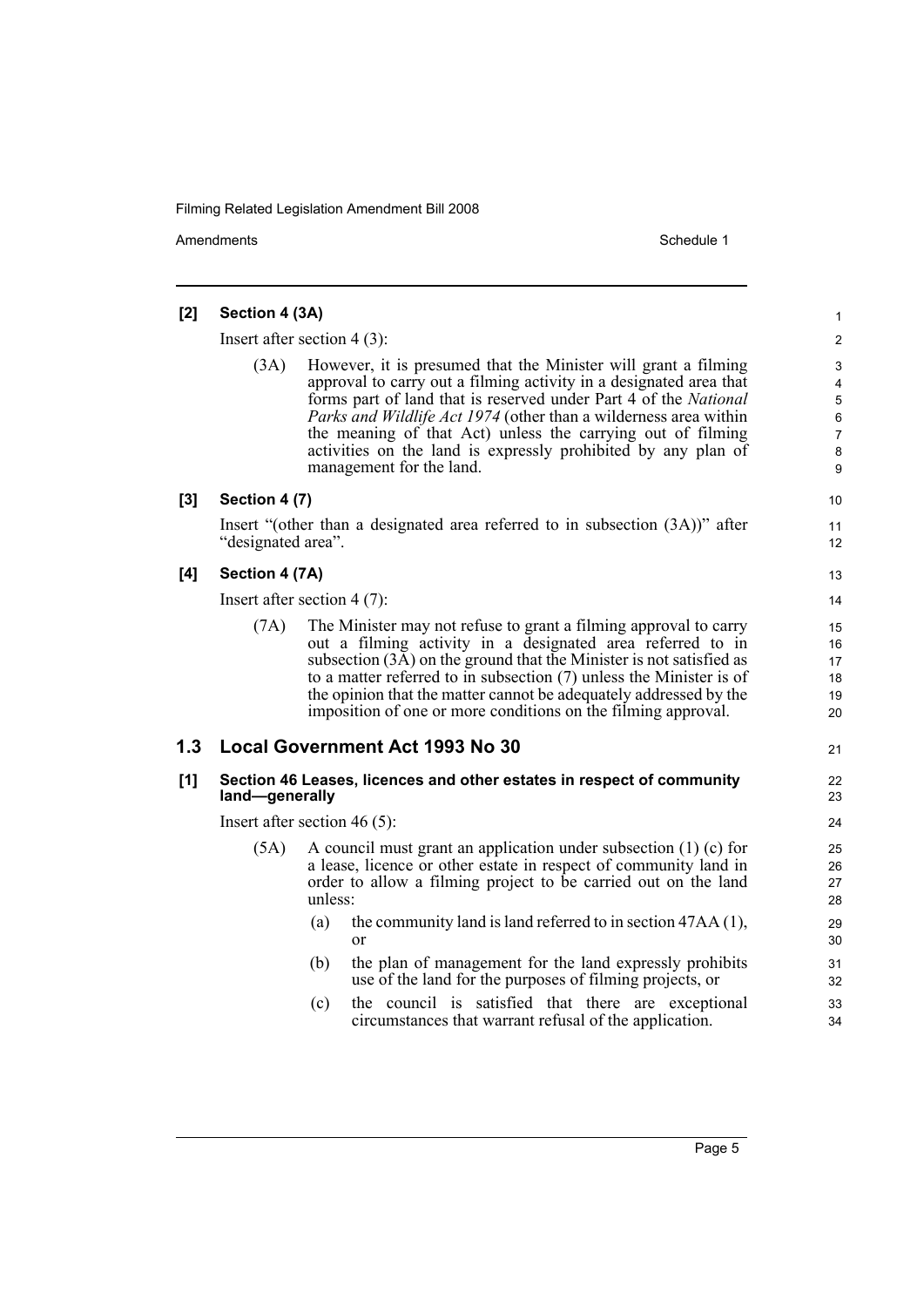Schedule 1 Amendments

|       | (5B)              | Before refusing an application on a ground referred to in<br>subsection $(5A)$ (c), the council must consider whether any<br>concerns it has could be addressed by imposing conditions on the<br>grant.                                                                                                                                                                                                    | $\mathbf{1}$<br>2<br>$\mathfrak{S}$<br>4 |
|-------|-------------------|------------------------------------------------------------------------------------------------------------------------------------------------------------------------------------------------------------------------------------------------------------------------------------------------------------------------------------------------------------------------------------------------------------|------------------------------------------|
|       | (5C)              | If the council refuses an application, it must:                                                                                                                                                                                                                                                                                                                                                            | 5                                        |
|       |                   | inform the applicant in writing of its decision as soon as<br>(a)<br>practicable after it is made, and                                                                                                                                                                                                                                                                                                     | 6<br>$\overline{7}$                      |
|       |                   | give the applicant reasons in writing for its decision within<br>(b)<br>3 business days after it is made.                                                                                                                                                                                                                                                                                                  | $\bf 8$<br>9                             |
| $[2]$ | filming proposal  | Section 116 Form of, and security deposits, bonds, fees and charges for,                                                                                                                                                                                                                                                                                                                                   | 10<br>11                                 |
|       |                   | Omit section 116 (3) and (4). Insert instead:                                                                                                                                                                                                                                                                                                                                                              | 12                                       |
|       | (3)               | Except as provided by subsection (4), the security deposit, bond,<br>fee or charge (however expressed) for each application is to be<br>determined in accordance with the Act, statutory instrument or<br>law under which the application is made.                                                                                                                                                         | 13<br>14<br>15<br>16                     |
|       | (4)               | If under any Act, statutory instrument or law the council has a<br>discretion to determine the security deposit, bond, fee or charge<br>(however expressed) in respect of an application, it must<br>determine it in accordance with the applicable filming protocol<br>and the amount determined must not exceed the maximum<br>amount (if any) prescribed by the regulations for such an<br>application. | 17<br>18<br>19<br>20<br>21<br>22<br>23   |
| [3]   | Section 116, note |                                                                                                                                                                                                                                                                                                                                                                                                            | 24                                       |
|       |                   | Insert at the end of section 116:<br>Note. See section 119F (2).                                                                                                                                                                                                                                                                                                                                           | 25<br>26                                 |
| [4]   |                   | Section 119B Application for approvals under Division 3                                                                                                                                                                                                                                                                                                                                                    | 27                                       |
|       |                   | Omit section 119B (2). Insert instead:                                                                                                                                                                                                                                                                                                                                                                     | 28                                       |
|       | (2)               | In determining the application, the council must comply with the<br>applicable filming protocol in addition to taking into<br>consideration the matters specified in section 89.                                                                                                                                                                                                                           | 29<br>30<br>31                           |
|       | (2A)              | In the event of an inconsistency between any criteria in a local<br>policy required to be taken into consideration under section 89<br>and the applicable filming protocol, the applicable filming<br>protocol prevails.                                                                                                                                                                                   | 32<br>33<br>34<br>35                     |
|       |                   |                                                                                                                                                                                                                                                                                                                                                                                                            |                                          |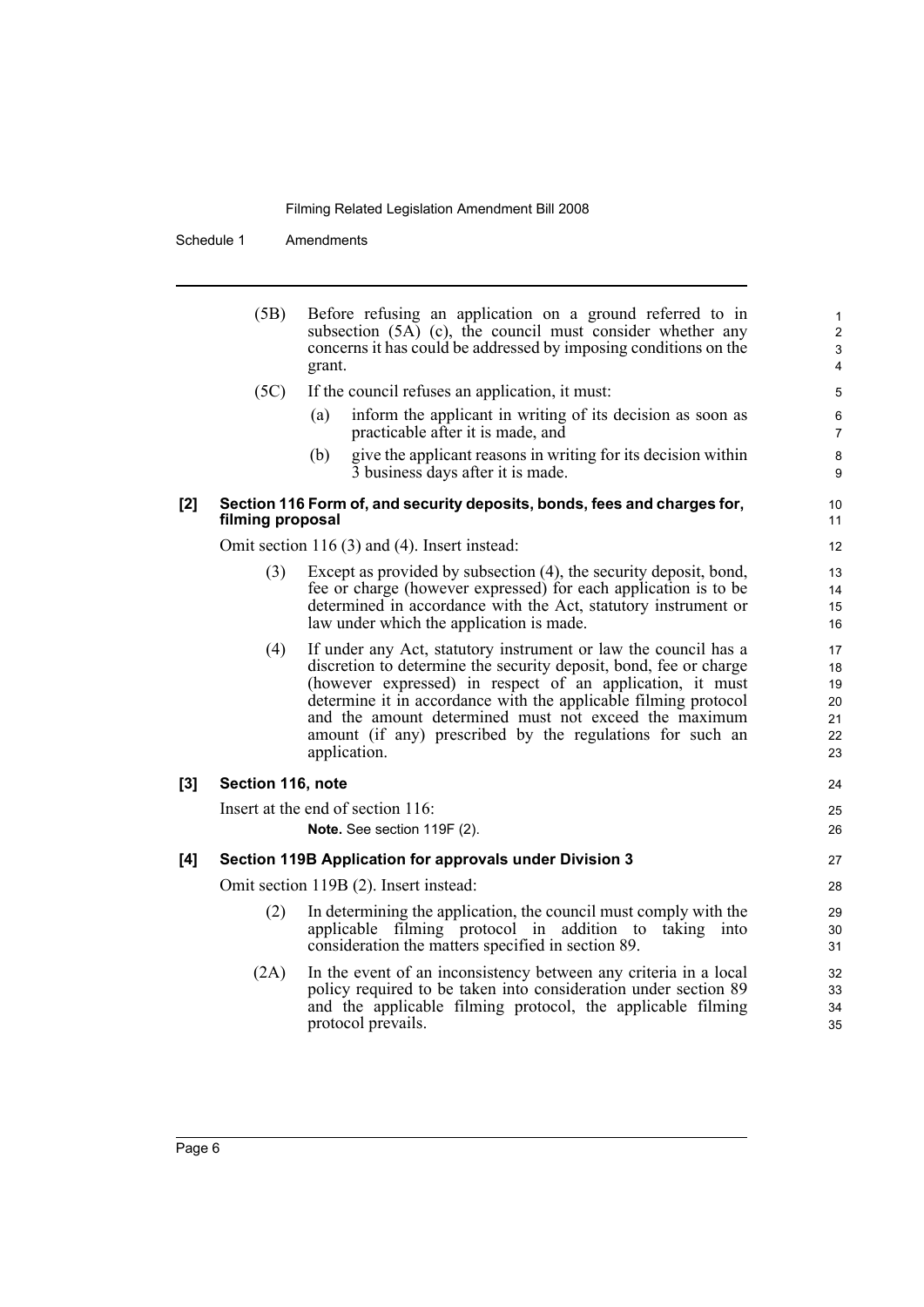| [5] |                                |                         | <b>Section 119B (6)</b> |                                                                                                                                                                                                                                                                                                       | 1                          |
|-----|--------------------------------|-------------------------|-------------------------|-------------------------------------------------------------------------------------------------------------------------------------------------------------------------------------------------------------------------------------------------------------------------------------------------------|----------------------------|
|     |                                |                         |                         | Insert after section $119B(5)$ :                                                                                                                                                                                                                                                                      | $\overline{2}$             |
|     |                                | (6)                     |                         | If the council refuses an application, it must notify the applicant<br>of the matters specified in section 99 within 3 business days after<br>the refusal.                                                                                                                                            | 3<br>4<br>$\sqrt{5}$       |
| [6] |                                |                         |                         | Section 119C Application for approval other than under Division 3                                                                                                                                                                                                                                     | 6                          |
|     |                                |                         |                         | Omit section 119C (2). Insert instead:                                                                                                                                                                                                                                                                | $\overline{7}$             |
|     |                                | (2)                     |                         | In determining the application, the council must comply with the<br>applicable filming protocol in addition to any other requirements<br>relating to determination of the application.                                                                                                                | 8<br>9<br>10               |
|     |                                | (2A)                    |                         | In the event of an inconsistency between any requirements<br>relating to determination of the application and the applicable<br>filming protocol, the applicable filming protocol prevails.                                                                                                           | 11<br>12<br>13             |
| [7] |                                | <b>Section 119C (7)</b> |                         |                                                                                                                                                                                                                                                                                                       | 14                         |
|     |                                |                         |                         | Insert "(subject to subsection (8))" after "application is".                                                                                                                                                                                                                                          | 15                         |
| [8] | <b>Section 119C (8)</b>        |                         |                         | 16                                                                                                                                                                                                                                                                                                    |                            |
|     | Insert after section 119C (7): |                         |                         | 17                                                                                                                                                                                                                                                                                                    |                            |
|     |                                | (8)                     |                         | If the council refuses an application, it must:                                                                                                                                                                                                                                                       | 18                         |
|     |                                |                         | (a)                     | inform the applicant in writing of its determination as soon<br>as practicable after it is made, and                                                                                                                                                                                                  | 19<br>20                   |
|     |                                |                         | (b)                     | give the applicant reasons in writing for its determination<br>within 3 business days after it is made, and                                                                                                                                                                                           | 21<br>22                   |
|     |                                |                         | (c)                     | if the relevant Act, statutory instrument or law confers a<br>right of review of the determination or right of appeal<br>against the determination—notify the applicant of that<br>right within 3 business days after it is made.                                                                     | 23<br>24<br>25<br>26       |
| [9] |                                | <b>Section 119CA</b>    |                         |                                                                                                                                                                                                                                                                                                       | 27                         |
|     |                                |                         |                         | Insert after section 119C:                                                                                                                                                                                                                                                                            | 28                         |
|     | 119CA                          |                         |                         | Presumption in favour of grant of approval                                                                                                                                                                                                                                                            | 29                         |
|     |                                | (1)                     | (a)                     | The council must grant an application referred to in section 119B<br>or 119C made to it in accordance with the Act, statutory<br>instrument or law under which it is made unless the council:<br>is satisfied that there are exceptional circumstances that<br>warrant refusal of the application, or | 30<br>31<br>32<br>33<br>34 |
|     |                                |                         |                         |                                                                                                                                                                                                                                                                                                       |                            |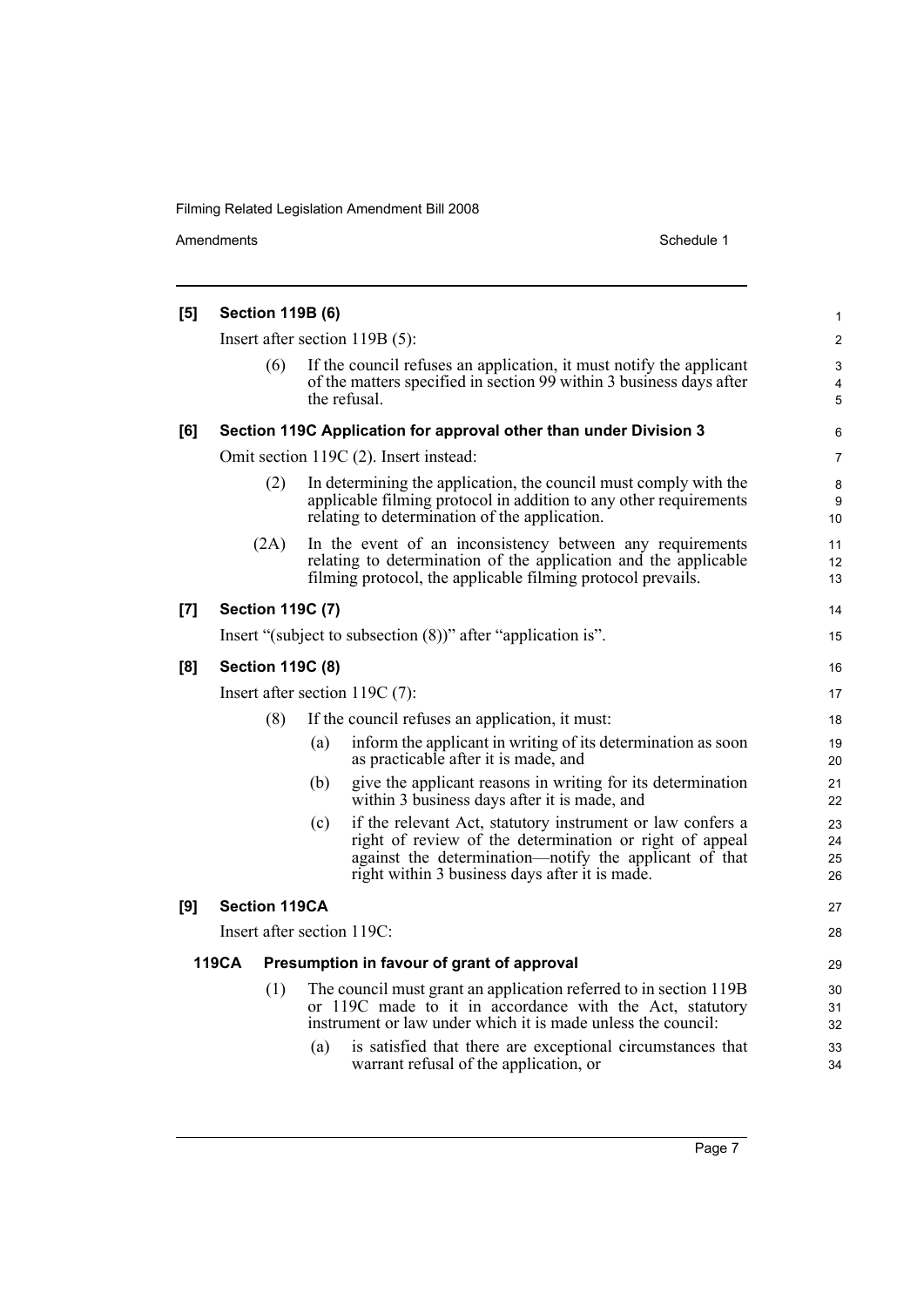Schedule 1 Amendments

(b) is required by the Act under which the application is made to refuse the application.

6 7

(2) Before refusing an application, the council must consider whether any concerns it has could be addressed by imposing conditions on the approval.

#### **[10] Section 119D**

Omit the section. Insert instead:

#### **119D Applicable filming protocol**

- (1) For the purposes of this Division, the *applicable filming protocol* in relation to a council is:
	- (a) the filming protocol, issued by the Director-General under this section, as in force from time to time, or
	- (b) if the council has adopted a filming protocol and it has been approved by order in writing by the Director-General—that filming protocol.
- (2) The Director-General may, by order in writing, issue a filming protocol that includes any of the following:
	- (a) information about procedures for obtaining approvals for carrying out filming,
	- (b) guidelines or heads of consideration to be taken into account by councils in determining applications for approvals made in a filming proposal,
	- (c) codes of conduct for the carrying out of filming,
	- (d) provisions for determining fees for an application, and fees and charges for services related to an application, made in a filming proposal,
	- (e) any other matter related to filming.
- (3) The Director-General must not approve a filming protocol adopted by a council unless the Director-General is satisfied that it is comparable to the filming protocol issued by the Director-General.
- (4) Before issuing a filming protocol, or approving a filming protocol adopted by a council, the Director-General must consult with such persons or bodies as he or she considers appropriate for such period as he or she considers appropriate.
- (5) Except as provided by sections 119B (2A) and 119C (2A), a filming protocol has no effect to the extent that it is inconsistent with an express provision of an Act or statutory instrument.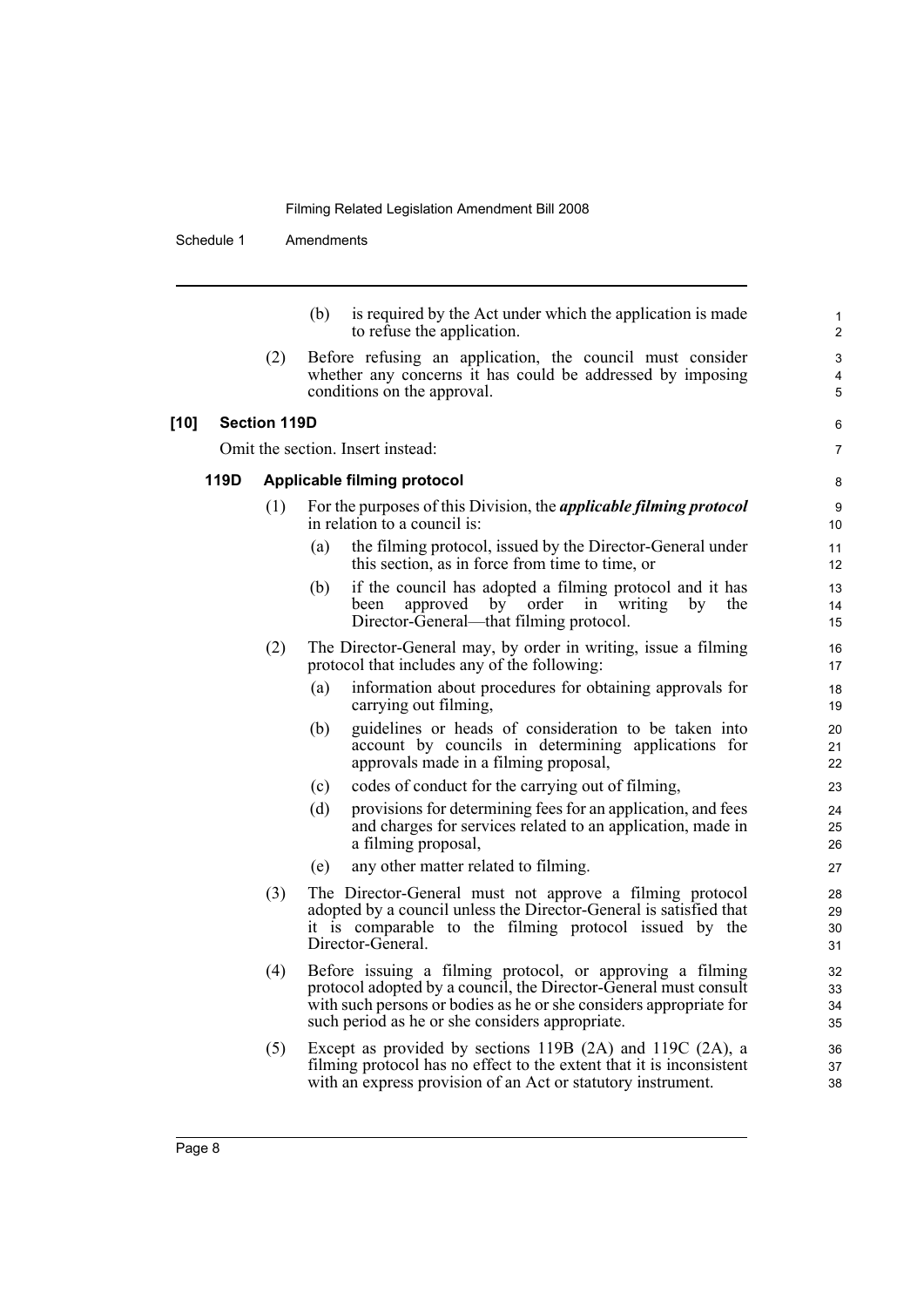| [11]   |                            | <b>Section 119F Application of this Division</b>                                                                                                                                                                                                                                                                                                               | 1                                       |
|--------|----------------------------|----------------------------------------------------------------------------------------------------------------------------------------------------------------------------------------------------------------------------------------------------------------------------------------------------------------------------------------------------------------|-----------------------------------------|
|        |                            | Omit section 119F (2). Insert instead:                                                                                                                                                                                                                                                                                                                         | $\overline{\mathbf{c}}$                 |
|        | (2)                        | Except as provided by section 116 $(3)$ and $(4)$ , nothing in<br>section 116 affects the operation of section 97 or any provision of<br>any other Act, statutory instrument or law that allows a council to<br>require payment of a security deposit, bond, fee or charge<br>(however expressed) in relation to an application made in a<br>filming proposal. | 3<br>4<br>5<br>6<br>$\overline{7}$<br>8 |
| $[12]$ |                            | <b>Section 610F Public notice of fees</b>                                                                                                                                                                                                                                                                                                                      | 9                                       |
|        |                            | Omit "a filming protocol" from section 610F (4).                                                                                                                                                                                                                                                                                                               | 10                                      |
|        |                            | Insert instead "an applicable filming protocol".                                                                                                                                                                                                                                                                                                               | 11                                      |
| $[13]$ | <b>Dictionary</b>          |                                                                                                                                                                                                                                                                                                                                                                | 12                                      |
|        |                            | Insert in alphabetical order:                                                                                                                                                                                                                                                                                                                                  | 13                                      |
|        |                            | <i>applicable filming protocol</i> , in relation to a council, is defined in<br>section 119D.                                                                                                                                                                                                                                                                  | 14<br>15                                |
| $[14]$ |                            | Dictionary, definition of "filming protocol"                                                                                                                                                                                                                                                                                                                   | 16                                      |
|        | Omit the definition.       |                                                                                                                                                                                                                                                                                                                                                                | 17                                      |
| 1.4    | 2006                       | <b>Standard Instrument (Local Environmental Plans) Order</b>                                                                                                                                                                                                                                                                                                   | 18<br>19                                |
| [1]    |                            | Standard instrument prescribed by the Order                                                                                                                                                                                                                                                                                                                    | 20                                      |
|        | Schedule 2.                | Insert "and other temporary structures and temporary alterations or additions<br>to buildings or works <sup>5</sup> after "marquees" in the Direction under the heading to                                                                                                                                                                                     | 21<br>22<br>23                          |
| [2]    | <b>Standard instrument</b> |                                                                                                                                                                                                                                                                                                                                                                | 24                                      |
|        |                            | Omit subclause (1) of the clause headed "Filming" in Schedule 2.                                                                                                                                                                                                                                                                                               | 25                                      |
| $[3]$  |                            | <b>Standard instrument, Schedule 2</b>                                                                                                                                                                                                                                                                                                                         | 26                                      |
|        | "Filming".                 | Insert "or used" after "erected" in subclause $(6)$ $(g)$ of the clause headed                                                                                                                                                                                                                                                                                 | 27<br>28                                |
| [4]    |                            | <b>Standard instrument, Schedule 2</b>                                                                                                                                                                                                                                                                                                                         | 29                                      |
|        | "Filming".                 | Insert "or use" after "erection" in subclause $(6)$ (m) (ii) of the clause headed                                                                                                                                                                                                                                                                              | 30<br>31                                |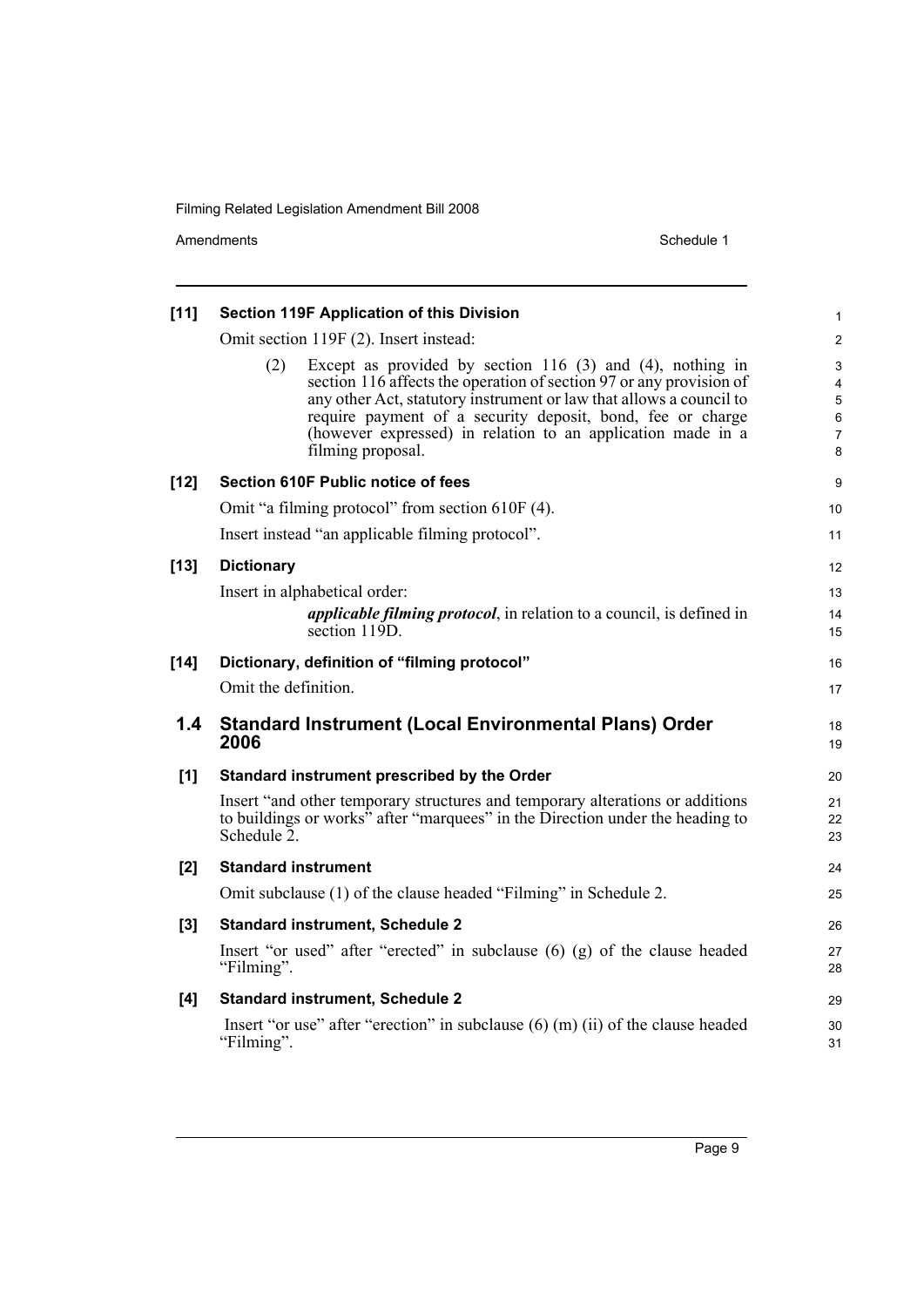Schedule 1 Amendments

| [5]   |                             |     | <b>Standard instrument, Schedule 2</b>                                                                                                                | 1              |
|-------|-----------------------------|-----|-------------------------------------------------------------------------------------------------------------------------------------------------------|----------------|
|       |                             |     | Insert after subclause $(6)$ (m) of the clause headed "Filming":                                                                                      | $\overline{c}$ |
|       |                             | (n) | details of any temporary alteration or addition to any<br>building or work at the location for the purposes of the<br>filming.                        | 3<br>4<br>5    |
| [6]   |                             |     | <b>Standard instrument, Schedule 2</b>                                                                                                                | 6              |
|       | purposes":                  |     | Insert after the clause headed "Tents or marquees used solely for filming                                                                             | 7<br>8         |
|       |                             |     | Temporary structures (other than tents and marquees), and<br>temporary alterations or additions to buildings or works, solely for<br>filming purposes | 9<br>10<br>11  |
|       | (1)                         |     | May only be erected, used, altered or added to in connection with<br>filming that is exempt development.                                              | 12<br>13       |
|       | (2)                         |     | Temporary structure must not be at the location for more than<br>30 days within a 12-month period.                                                    | 14<br>15       |
|       | (3)                         |     | Alteration or addition to the building or work must not remain in<br>place for more than 30 days within a 12-month period.                            | 16<br>17       |
|       | (4)                         |     | Temporary structure, or building or work in its altered or added<br>to form, must not be accessible to the public.                                    | 18<br>19       |
| 1.5   | <b>Development</b>          |     | <b>State Environmental Planning Policy No 4-Development</b><br><b>Without Consent and Miscellaneous Exempt and Complying</b>                          | 20<br>21<br>22 |
| [1]   | <b>Clause 2 Definitions</b> |     |                                                                                                                                                       | 23             |
|       |                             |     | Omit "video recording" wherever occurring from paragraphs (b) and (c) of the<br>definition of <i>filming</i> in clause $2(1)$ .                       | 24<br>25       |
|       |                             |     | Insert instead "recording images".                                                                                                                    | 26             |
| [2]   | <b>Clause 2 (4) (d)</b>     |     |                                                                                                                                                       | 27             |
|       |                             |     | Insert "or 15B" after "clause 13".                                                                                                                    | 28             |
| $[3]$ | <b>Clause 2 (6)</b>         |     |                                                                                                                                                       | 29             |
|       |                             |     | Omit "and clause 13". Insert instead "clause 13".                                                                                                     | 30             |
| [4]   | <b>Clause 2 (6)</b>         |     |                                                                                                                                                       | 31             |
|       |                             |     | Insert "and clause 15B" after "subclause".                                                                                                            | 32             |
|       |                             |     |                                                                                                                                                       |                |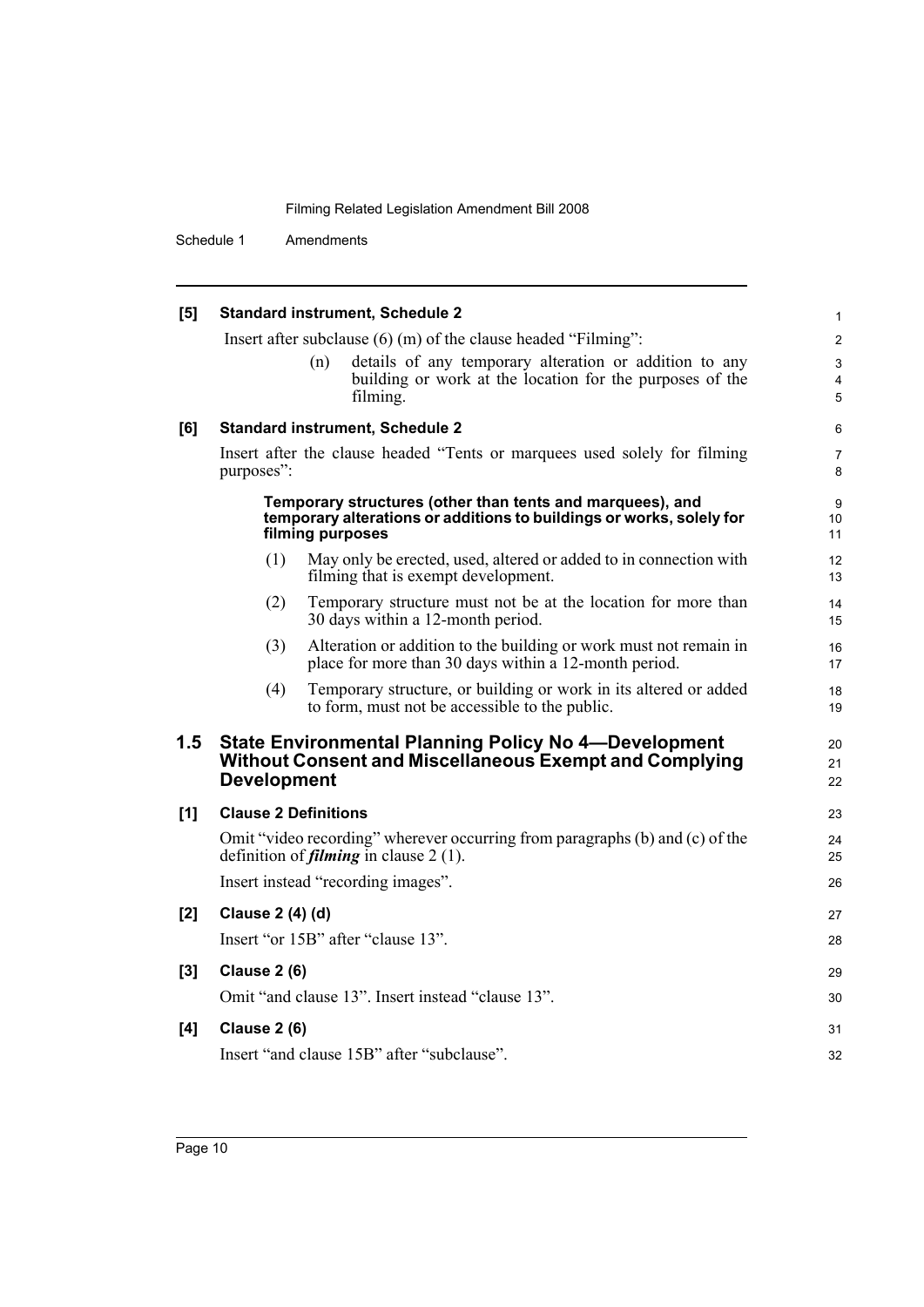| [5]    |                          |            |                          | Clause 15 When filming is exempt development                                                                                                                                                                       | 1                    |  |
|--------|--------------------------|------------|--------------------------|--------------------------------------------------------------------------------------------------------------------------------------------------------------------------------------------------------------------|----------------------|--|
|        | Omit clause $15(1)(d)$ . |            |                          |                                                                                                                                                                                                                    |                      |  |
| [6]    | Clause 15 (2) (g)        |            |                          |                                                                                                                                                                                                                    |                      |  |
|        |                          |            |                          | Insert "or used" after "erected".                                                                                                                                                                                  | 4                    |  |
| [7]    |                          |            | Clause 15 (2) (m) (ii)   |                                                                                                                                                                                                                    | 5                    |  |
|        |                          |            |                          | Insert "or use" after "erection".                                                                                                                                                                                  | 6                    |  |
| [8]    |                          |            | Clause 15 (2) (m) (v)    |                                                                                                                                                                                                                    | $\overline{7}$       |  |
|        |                          |            |                          | Omit "Land and Water Conservation". Insert instead "Lands".                                                                                                                                                        | 8                    |  |
| [9]    |                          |            | Clause 15 (2) (n)        |                                                                                                                                                                                                                    | 9                    |  |
|        |                          |            |                          | Insert after clause $15(2)$ (m) (before the note):                                                                                                                                                                 | 10                   |  |
|        |                          |            | (n)                      | details of any temporary alteration or addition to any<br>building or work at the location for the purposes of the<br>filming.                                                                                     | 11<br>12<br>13       |  |
| $[10]$ |                          | Clause 15B |                          |                                                                                                                                                                                                                    | 14                   |  |
|        |                          |            | Insert after clause 15A: |                                                                                                                                                                                                                    | 15                   |  |
|        | 15B                      |            |                          | When certain temporary structures and modifications for<br>purposes of filming is exempt development                                                                                                               | 16<br>17             |  |
|        |                          | (1)        |                          | In this clause:                                                                                                                                                                                                    | 18                   |  |
|        |                          |            |                          | <i>temporary structure</i> means a temporary structure other than a<br>tent or marquee.                                                                                                                            | 19<br>20             |  |
|        |                          | (2)        |                          | For the erection or use of a temporary structure at a location, or<br>the temporary alteration or addition to a building or work at a<br>location, for the sole purpose of filming to be exempt<br>development:    | 21<br>22<br>23<br>24 |  |
|        |                          |            | (a)                      | the temporary structure must not be at the location for<br>more than 30 days within a 12-month period, and                                                                                                         | 25<br>26             |  |
|        |                          |            | (b)                      | the alteration or addition to the building or work must not<br>remain in place for more than 30 days within a 12-month<br>period, and                                                                              | 27<br>28<br>29       |  |
|        |                          |            | (c)                      | the temporary structure, or building or work in its altered<br>or added to form, must not be accessible to the public.                                                                                             | 30<br>31             |  |
|        |                          |            |                          | Note. To be exempt development, the erection or use of the<br>temporary structure or temporary alteration or addition must also<br>comply with clause 14 of this Policy and any relevant provisions<br>of the Act. | 32<br>33<br>34<br>35 |  |